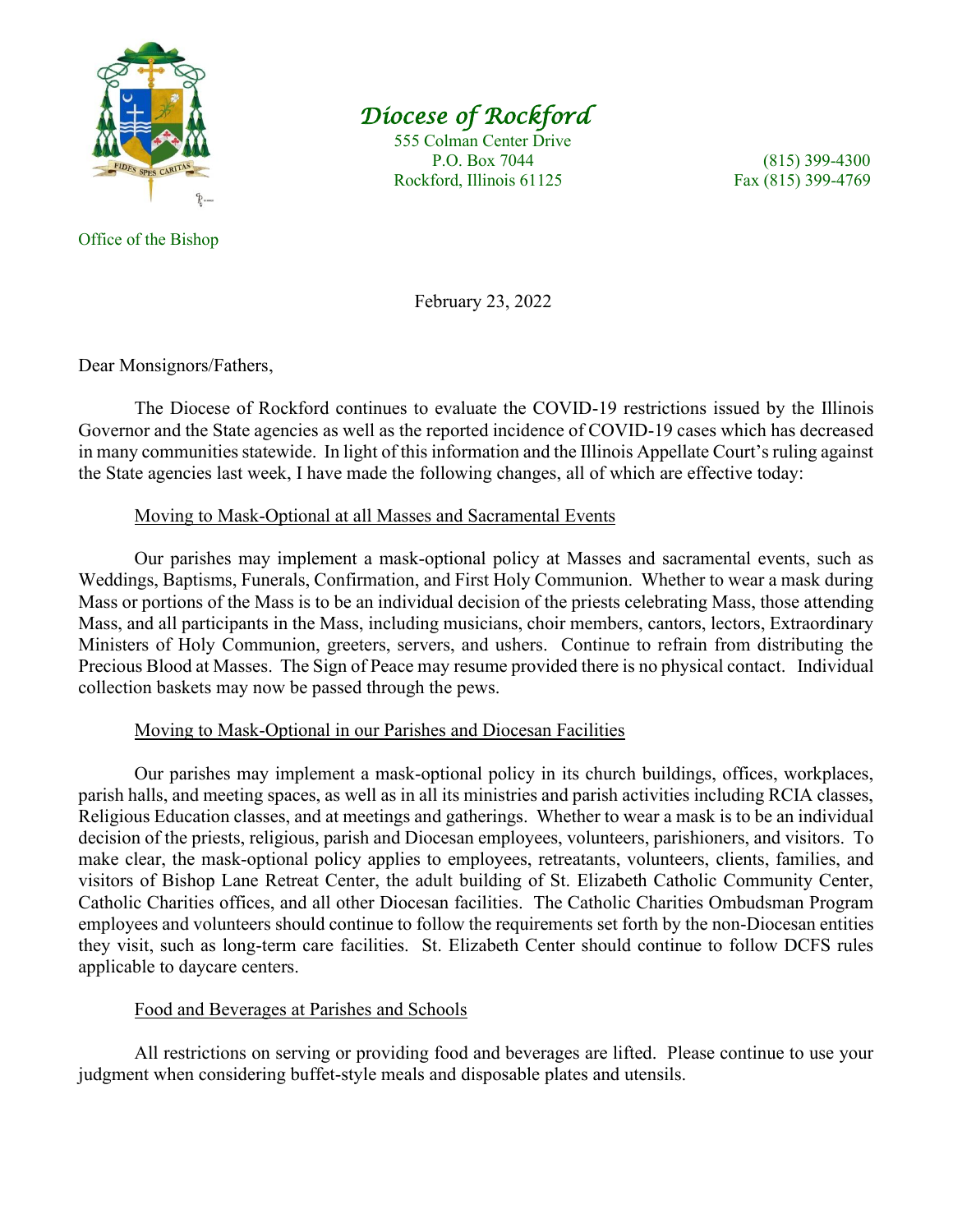Memo regarding changes to Covid-19 restrictions February 23, 2022 pg. 2

#### Our Schools and School Activities

On Sunday February 6, 2022, our school administrators received notice from the Diocesan Catholic Office of Education to:

- discontinue the rule requiring "vaccinate or test weekly" of school employees;
- implement a mask-optional policy for all school employees, students, volunteers, and visitors; and
- not exclude from school premises students and school employees who exhibit COVID-like symptoms or who are a "close contact" with a COVID-19-positive individual, unless a written directive to do so is received from the student's or school employee's healthcare provider, or the student or school employee is given due process prior to the exclusion (see Section 2 of the Illinois Department of Public Health Act).

These directives remain in place for our school employees, students, school families, and volunteers in our schools, extra-curricular school activities, and in school sports activities. Additionally, test-to-stay practices may be discontinued at our schools.

## COVID-like Symptoms and "close contacts" in our Parishes and Diocesan Facilities

Employees of parishes, Diocesan locations, and at Catholic Charities offices, Bishop Lane Retreat Center, and St. Elizabeth Center adult building who exhibit COVID-like symptoms or who are a "close" contact" with a COVID-19-positive individual are not to be excluded from the workplace/premises unless 1) the healthcare provider of the employee has directed in writing that his or her patient isolate or quarantine away from work or 2) the employer provides the employee with due process (see Section 2 of the IDPH Act) prior to the exclusion of that individual. This applies to schools as well; see section above.

Any location that wishes to create COVID-19 restrictions should be in contact with the Chancery or the Catholic Education Office beforehand.

## Isolation/Quarantine and Reporting of COVID-19-Positive Instances Remains Unchanged

Anyone who tests positive for COVID-19 is required to isolate or quarantine in accordance with the guidelines of the Centers for Disease Control and Prevention ("CDC") and his or her healthcare provider. Employees and parents of students are reminded to report their positive COVID-19 instances to the parish or school so that close contacts can be notified to monitor their symptoms. When an employee or student is confirmed COVID-19-positive, continued best practice is to notify workplace employees and school families but do not disclose the individual's name.

## No Requirement of a Negative COVID-19 Test Result When Returning to School or Work

Consistent with the recent court ruling, employees of a parish, school, or Diocesan location who have isolated or quarantined because they have tested positive for COVID-19 are not required to produce a negative COVID-19 test result in order to return to work. Similarly, employees who are home sick with an illness other than COVID-19 are not required to produce a negative COVID-19 test result in order to return to work. The Employee Handbook allows the employer to require a note from the employee's healthcare provider stating the employee may return to work when the employee returns from an illness of